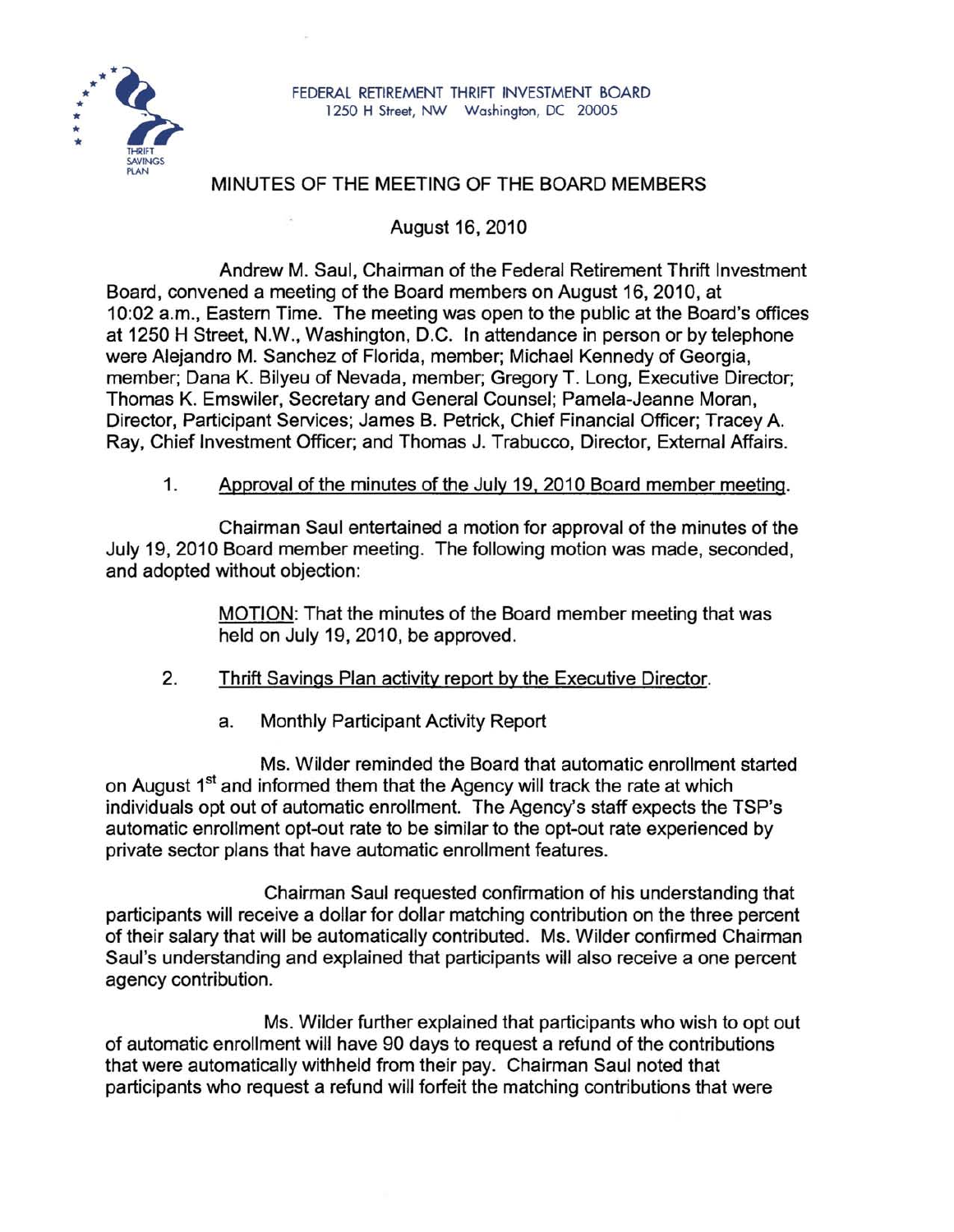associated with the refunded automatic contributions. Ms. Wilder stated that the one percent agency contribution will not be forfeited.

Ms. Wilder next reviewed the report on TSP statistics. See ['Thrift](http://www.frtib.gov/pdf/minutes/MM-2010Aug-Att1.pdf) Savings Fund Statistics" [\(attached\).](http://www.frtib.gov/pdf/minutes/MM-2010Aug-Att1.pdf) The TSP participation rate is still holding constant between 82% and 83%. The active duty uniformed services participation rate remains approximately 38%.

Mr. Sanchez asked whether there is a pattern in the fluctuation of the total uniformed services participation rate from month to month. Ms. Wilder explained that the fluctuation of the total uniformed services participation rate is caused, in part, by unpredictable fluctuations in the number of people in the Ready Reserve.

Mr. Kennedy asked Mr. Long and the senior staff to allocate some time in the future to explain the history of uniformed services participation in the TSP, as well as the Board's strategy to increase the uniformed services participation rate. Chairman Saul pointed out that uniformed services members have less incentive to participate because they do not receive matching contributions.

b. Monthly Investment Performance Report

Ms. Ray reviewed the August 6, 2010 memorandum, entitled ["July](http://www.frtib.gov/pdf/minutes/MM-2010Aug-Att2.pdf) 2010 [Performance](http://www.frtib.gov/pdf/minutes/MM-2010Aug-Att2.pdf) Review" (attached). The F Fund, the C Fund, and the S Fund closely tracked their underlying indices for the month. The I Fund outperformed by 131 basis points as a result of fair value adjustment that happened at the end of June.

For the year-to-date, the I Fund has a positive 21 basis point tracking error because the indexes are reported with dividends after tax and the TSP does not pay tax on dividends. The S Fund has a positive 24 basis point tracking error year-to-date as a result of the optimization program that BlackRock uses.

The I Fund has had another month of high trading costs, reaching 36 basis points. Ms. Ray explained that the I Fund is priced at the close of business on one day, but the trade is not executed until the following morning.

The G Fund rate fell from 2.63% to 2.5% in July. The equity markets had their best returns in a year, but the F Fund is still the best performer year-to-date.

c. Legislative Report

Mr. Trabucco informed the Board that Congress is in recess. Congress will return in mid-September and adjourn on October  $6<sup>th</sup>$ .